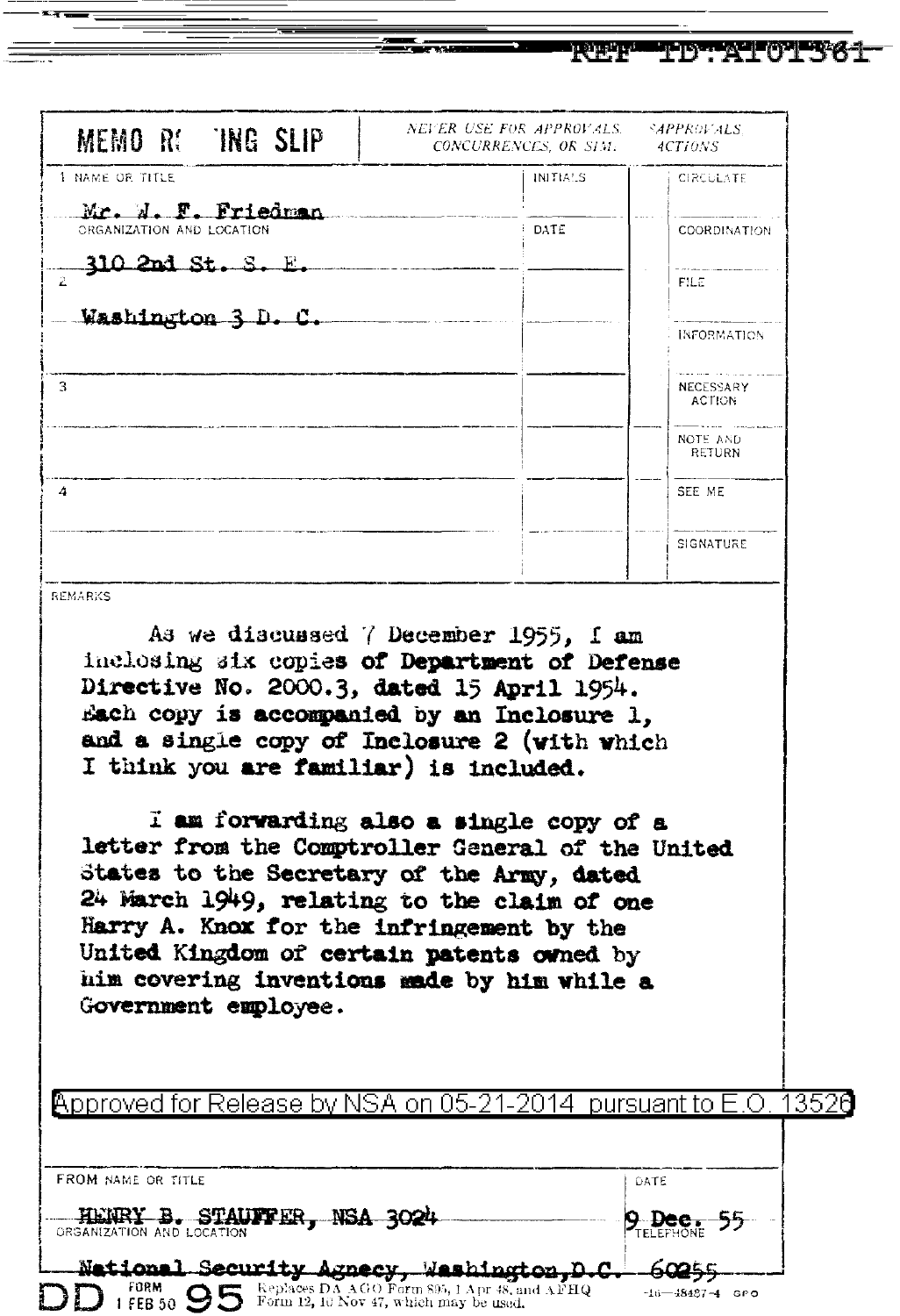## **REF ID: A101361**

**A. 7** 



COMPTROLLER GENERAL OF THE UNITED STATES **WASHINGTON 25** 



**The Community of the Community of the Community of the Community of Community** 

 $\mathbf{r}$ 

Ħ.

 $\times$ 

**E-61922** 

MAR 24 1949

The Honorable,

The Decretary of the Army.

Mr dang Mr. Sesretary:

Rafermas is made to letter of hevenber 30, 1918, with encleanges, frem the Assistant (ecretary of the Army, presenting for consideration the reposed settlement by the Department of the Fray of a claim in flavor of Herry A. East for the infringement of cortain patents comed by him relating to the construction of silitary tanks and as mubiles therefor.

It appears that, wiss to January 1, 1942, the United Singdom detered into cortain contracts with United States concerns for the construction of a maker of military tanks and assumbles. In these contracts, the United Kingdem agreed to indemnity the menufacturers sgainet any and all claims for patent infringements incident to such manufacture. The tanks and assemblies covered by the contracts mere constructed for and delivered to the United Kingdom until the time when the contracts were taken over by the United States pulleums to "take-over" agreements entered into as a result of the determination, under land-lesse errungsmante, that the United States would administer all war construction in this country and that the United Eingdom waild schinister all mar construction within its burders, the material preduced to be peoled and utilities to the bast advantage in the common war affert.

**スルーキバンス出会い (名) (先という宗教** 

Associated BM of the Contract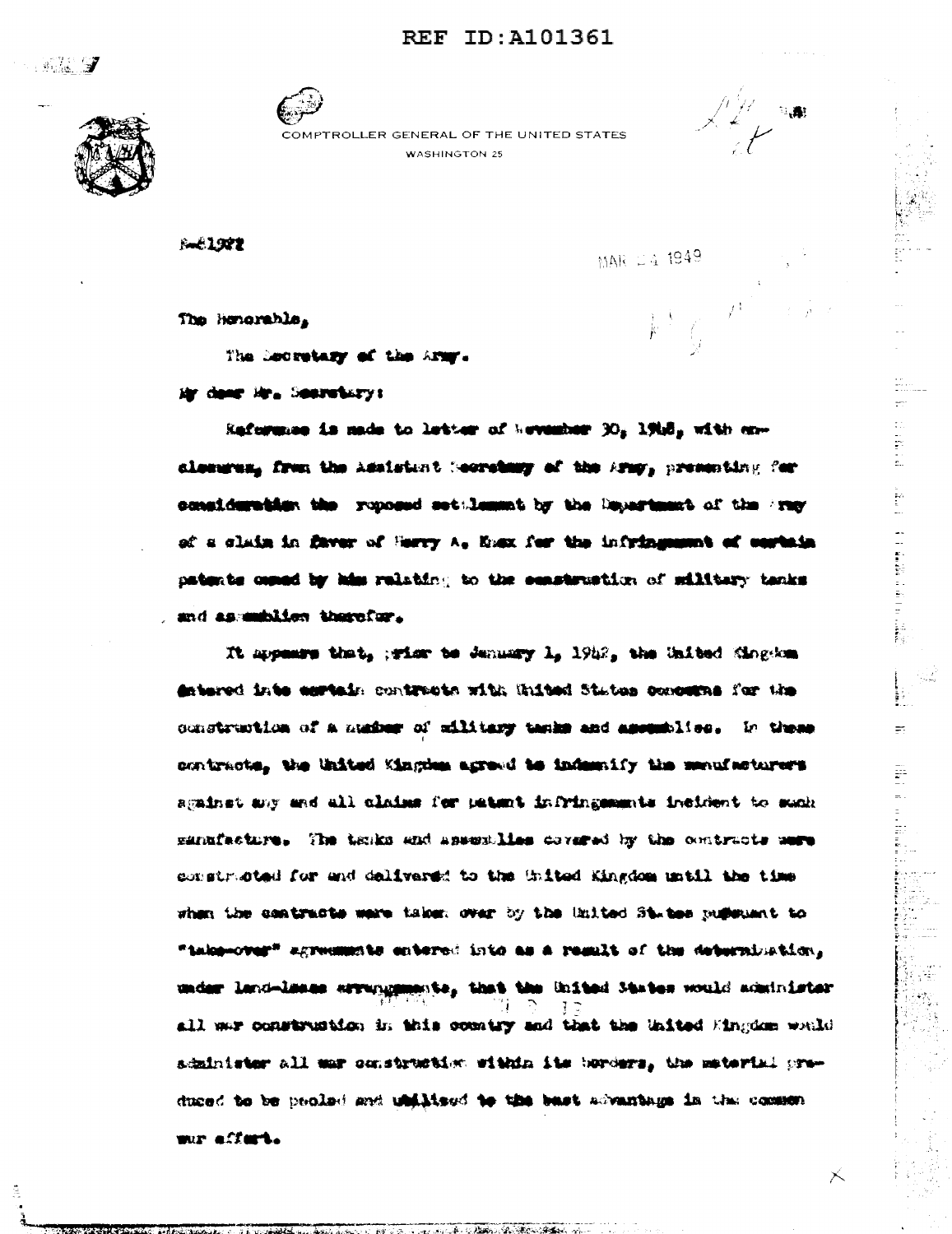Ì

**CZGTOWE** 

**PERMITTENDS: POPULATION** Limman to menticebure or use the invention for its one partbreatured in the telestic collection in this of the telestic feature cortain improvements, the , to silicary tenk constructions. line claiment is a retired of stilling employment of the littless curting the time of seah employment in inverted 

initial states by the clickman. Ly 1942 (Free tate of the Waster Enterstate Lines Series 1510, as common States todi over the contracts, after side time such the contraction slots againts the manifecturers, Thas, by recena af its agree-Eingeles enterpot fora a Friente Briente deveniment effectives description ma "by and ior the listed featur" and which will the linear area with display because interest of the city of all such all state members with the city wild prison to the distance, the distance along the same of the besites while and we have an indicated and the time and the finding mint to inclusive the garathorouse against and class of the B-10-d air banar amband temblisa for the laided and mapping and the ments 27, 10th, 60 state, 1566). Artisle VIII at the Pattern December of The home deterministic activity school deals the shade that the street of the street of the street of the street of the street of the street of the street of the street of the street of the street of the street of the stre The Children shakes countries in the class

realization of  $\hat{v}$  in the proposer of Angler purpose (a) alongs are<br>primarile and the filted flogen derivative contention or builded from the<br>senator content to be allowed the allowing contention of any operator<br>contr

Agreement rends as partitively cart as follows:

article is (c) of the summers agreement receive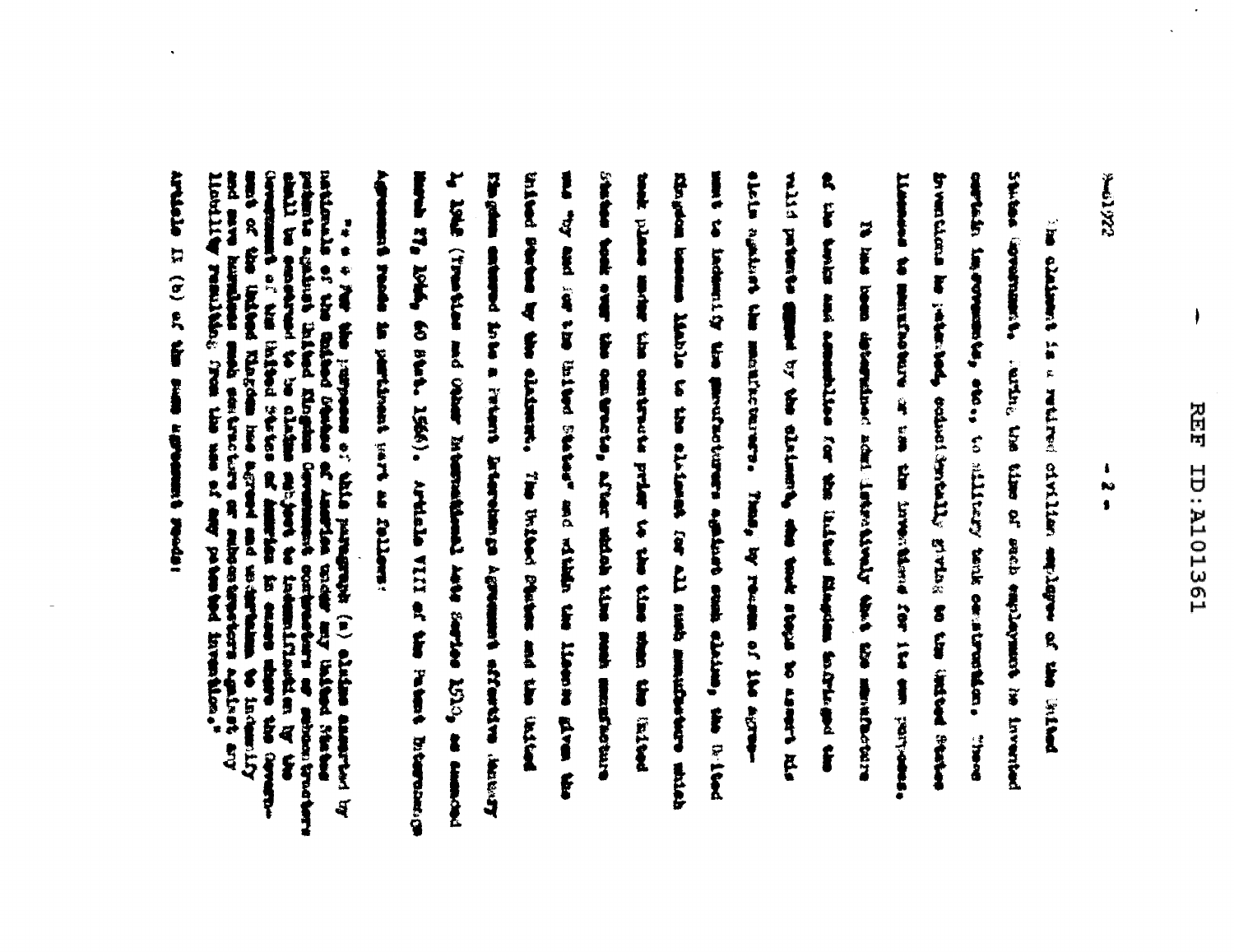$\qquad \qquad \blacktriangleright$ 

**CENTER** 

When the property of the collider of any specific of the state of the correction of the correction of the correction of the correction of the correction of the correction of the correction of the correction of the correcti

lote, emi (2) a jarpound atmet lonking control, minutes at the to the boot when we have a set that the computation of the same results of (1) light, controls in particular Laterniche Acrossim & commoded purrunnel tor" ease of white remains anythe in tunnity, with the case of the fit FOR ONE OF THE RESIDENCE OF THE PARTIES. If are the the following the court of their plans prison of the secondy Li contrared at the interestingular between the sixtensity the and of alliant that is vary and are and are the lines of the sail of the Pressure is the second relativity appropriately and, 1969 this committed with the solution of and any building the claims of the also the transmitter by similar to event or the court of the same of the same of the same of the same of the same of the same of the same of the same of the same of the same of the same of the same of the same of the same rest Linkur, whereiny the linited friends would pay 635,000 to the in tighteenth whereby the slatest sounder shipped and the the third coupled The summary particle and all the state with the state of the summary of where the internet international contact and internet internet internet as in the chainst interest of the agreement. Plans appropriation to set material minimum and plane artest planety by (NR). I'm efforting Appearantly, permane to those provident are initial finitions **CAPTAINMENT POLYMPICS** ð

Artistic of the Pattern Education of the States \$

The shims

comments a sign and the comments of the properties of Limit sevent with the property of the second control of the second control of the second control of the second control of the second control of the second control of th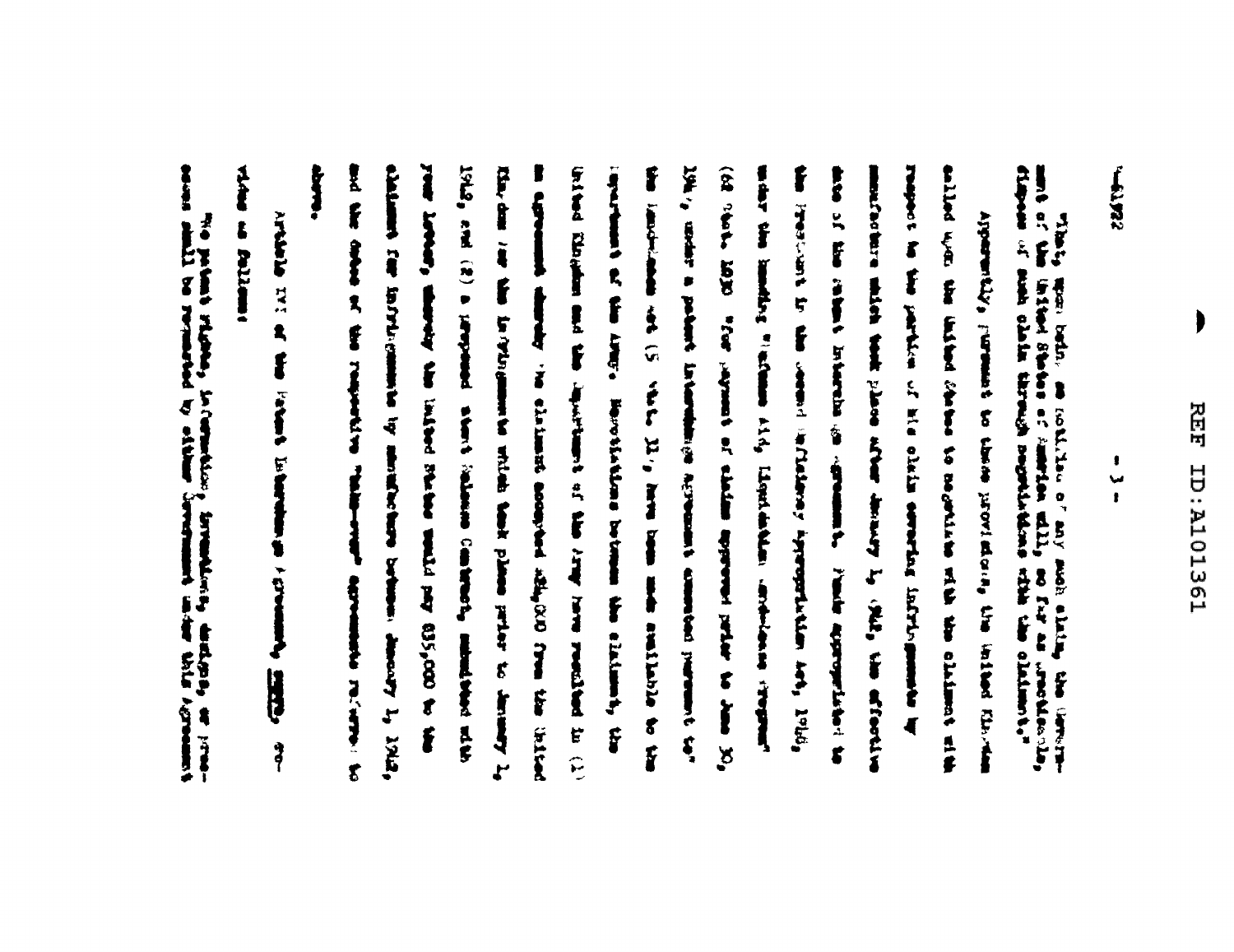**See U.L.** + 8°

nor stall the transfer this set forth in ritials as a single the and i of this Agreement mylly in respect of any use or infromer t o surring during the continuance is effect of a lice we agreemed or other contractual biigation in anistence on Jemany 1, 1912 between a ntional of our coveragest on the one hand and a national af the sther dovernment a the other hand covering much patent rights. information, inventions, met nes, or processes; provided that if such licenes agrammet or ther on tracket) shill atien be nemembled ve. somh patent rights, information, is we times, dont may or processes may be requested by either coverament under this ogressmet in respect. of thuir use of infrire generit by antiunals a the requesting covernmant ather then the middentl holding such itsemes agreement or other eentractual chiligatie and the industities sforwanid shall, i otherwise at, limation in monormance with their terms, sp ly to the mam **CONSUMING** 

if the phrase "cthe. on tractual culty-time" in this srticle be construes to embrace a contractual chilostics to incommity a,aime alaims for infringement, it would soon that payment to Mr. When triang the graposand when t alsame contract method he improper, show the calted Ningdow's contracts to indexide the maniforteruns were in enlatence of January 1, 1922, and continued in existe on thereafter. However, it is urged in emport of er. Soon's claim that the plunes "other sentractual obligation" was ' tended to refer - ly to other contracts. Allest a in the mature of licenses, such as could be entered into only between parties capable of giving and receiving rights similar to the ne transferred by license agreemente. It is urged also tout the longuage of articlels Villa: of the ratert Interchange Agreement, parted above, so clearly covers the instant same as to make it seem impossible that the drafters of the greenest sould mave intended to som teract the of ect of the lar mage thereof by writing semilisting he came into Artisle . . The final report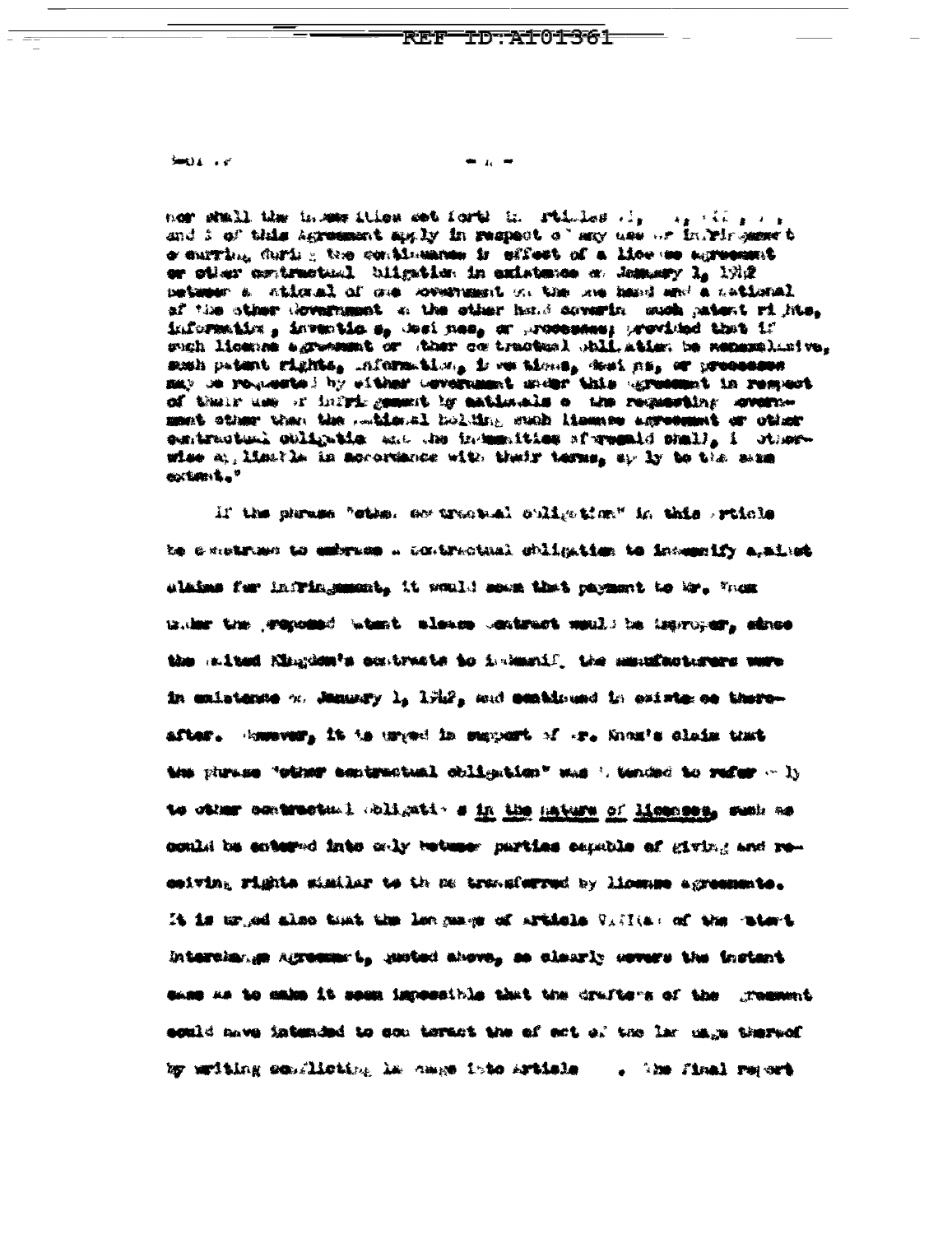## 另页 ISEIOIR: CI

Lega

8 t.,  $\ddot{\bullet}$ 

**With Pack Property assumed to the Summers Profile Statement of the Summer Profile Statement of Statement of Statement of Statement of Statement of Statement of Statement of Statement of Statement of Statement of Statement TAN WESTART** on what is summed by the playing collapsic and Links in the collapsical collapsical in Restainment and a signal international counts on the state state signal to and to analyzed by the class of and the tour of the lots linerate of the structure of the college present of the factor of 1942. home are a subject that the standing in the standard of the statement of the statement of the statement of the that is anodum crimity and said advanting st and

**Constant at a family of the lines of the state of the second second and the second second second second second second second second second second second second second second second second second second second second secon** To experience where the control lines is the the leader's composite the component of

mperantian of the South's International Agreement, including represent-<br>edding of the Rithch Germann's who have toen concentrat after the control of the control of the specific of the second that the Agreement was followed igreement, It is at the utmost impurite of in our foreign relationships that is a complete of the complete of the second contributions of the second contribution of the second contribution of the second contribution of the recibe communished in Secretaria annulle of the second intervalse contains of the same of the same of the same of the same of the same of the same of the same of the same of the same of the same of the same of the same of contain of the results of contained of the references of the factories of the same of the To a a regressivation of this approximate here also exceptions **E** 

any constant to the same constant inclusions incleans incleans from fortune grad emiste, especially riterature the section particles in a result state to the state and the state of particular in the state for the family of the state of the state In this expenditures, well show that interpretation placed on